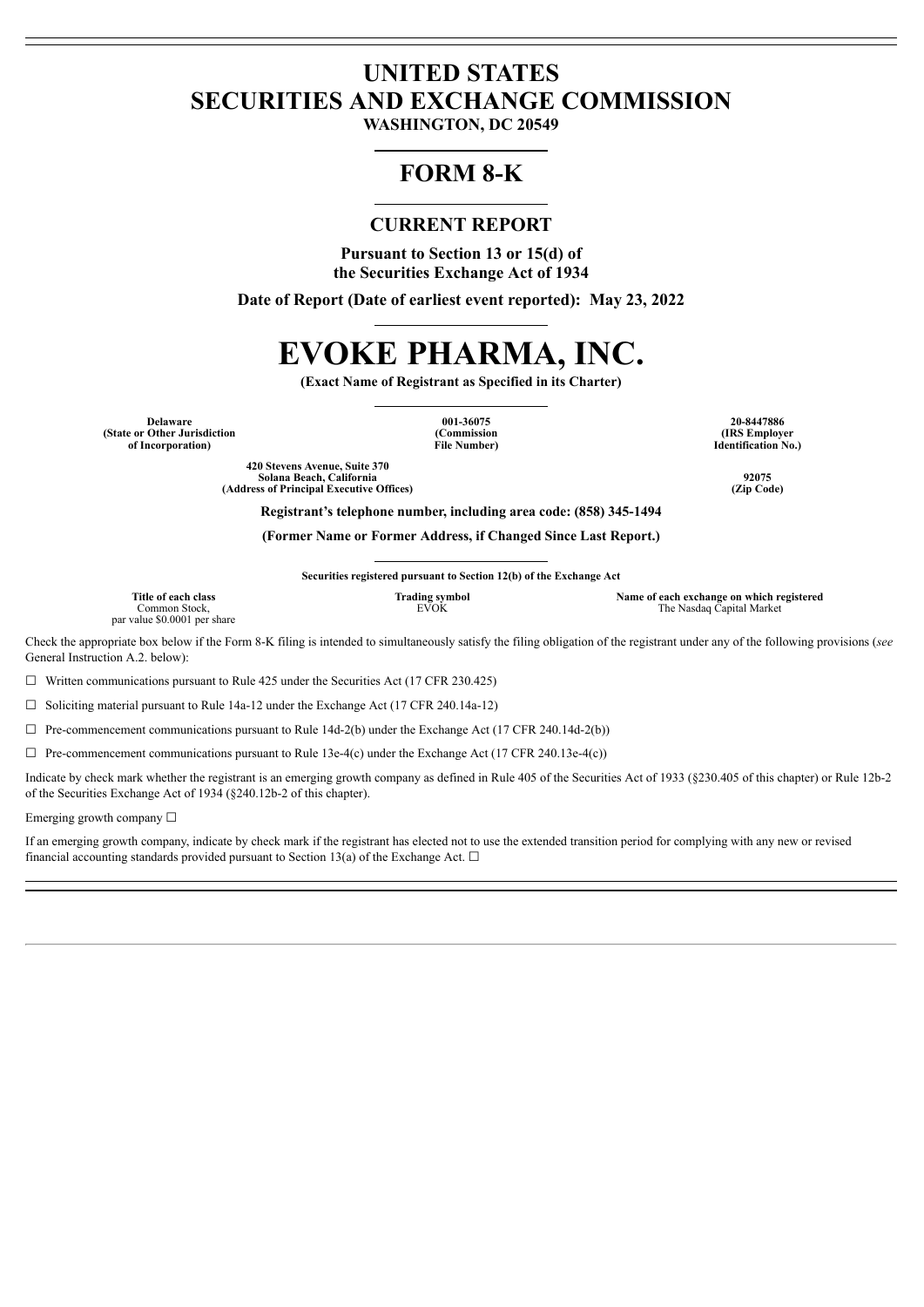### **Item 8.01 Other Events.**

On May 23, 2022, Evoke Pharma, Inc. ("Evoke" or the "Company") announced the presentation of the results of a retrospective analysis of United States administrative claims data that examined the association between metoclopramide-induced tardive dyskinesia (TD) and potential risk factors at the annual Digestive Disease Week Meeting (DDW 2022) taking place in San Diego, California from May 21-24, 2022.

The Company's product, GIMOTI, is an FDA-approved novel nasal formulation of metoclopramide that is commercially available and specifically designed to deliver a non-oral dose of metoclopramide for the relief of symptoms in adults with acute and recurrent diabetic gastroparesis. Non-oral delivery is an important treatment option as gastroparesis causes oral medications to be unpredictably absorbed and vulnerable to one of the key symptoms of the disease, vomiting.

The approved labeling for Gimoti includes a black box warning regarding the risks of TD, a serious movement disorder that is often irreversible, associated with metoclopramide. Previous publications have suggested a strong causal relationship between metoclopramide and TD and reported varying frequencies of TD with metoclopramide use (from 1% to 15%). These reviews are largely outdated, have small sample sizes and different outcome definitions.

Selected as a poster of distinction during DDW 2022, the presentation titled "Revisiting the Risk of Tardive Dyskinesia with Metoclopramide Use: A Real-World Data Driven Epidemiology Study From 2011-2021" is the largest, most robust examination ever conducted to understand the risk of TD. The retrospective analysis was conducted with administrative claims data representing approximately 35% of the US population using the Truven Health MarketScan® Commercial Database. The data gathered between January 1, 2011 and December 31, 2020, comprised an excess of 300 unique employers, 25 different health plans, and 240 million covered lives studying patients with at least twelve (12) months of enrollment in a health insurance plan. Risk ratios were utilized to gauge the association between TD and renal dysfunction, diagnosis of mental health disorders, dopamine receptor blocking agents (DRBA) use, and diabetes. Results of the study concluded that TD is rare among metoclopramide-treated patients, with an incidence of 33.4 per 100,000, and among metoclopramide-treated gastroparesis patients, it was 98.8 per 100,000. In addition, age and sex appear to be significant risk factors for TD, with the highest TD incidence reported among elderly females. Additional risk factors for TD include renal dysfunction, coadministration of DRBAs, diagnosis of mental health disorders, and diabetes. The incidence of TD was also found to increase with prolonged metoclopramide use, with the greatest risk of TD observed after 24 to 48 months of chronic metoclopramide use.

#### **Safe Harbor Statement**

Evoke cautions you that statements included in this press release that are not a description of historical facts are forward-looking statements. In some cases, you can identify forward-looking statements by terms such as "may," "will," "should," "expect," "plan," "anticipate," "could," "intend," "target," "project," "contemplates," "believes," "estimates," "predicts," "potential" or "continue" or the negatives of these terms or other similar expressions. These statements are based on the company's current beliefs and expectations. These forward-looking statements include statements regarding: the potential benefits of GIMOTI for patients with diabetic gastroparesis. The inclusion of forward-looking statements should not be regarded as a representation by Evoke that any of its plans will be achieved. Actual results may differ from those set forth in this press release due to the risks and uncertainties inherent in Evoke's business, including, without limitation: the data from a retrospective analysis may not be as robust as data from a controlled clinical trial and such data does not otherwise effective the black box warning on the Gimoti label related to TD; Evoke's ability to obtain additional financing as needed to support its operations; the COVID-19 pandemic may continue to disrupt Evoke's and EVERSANA's business operations impairing the ability to commercialize GIMOTI and Evoke's ability to generate any product revenue; Evoke's dependence on third parties for the manufacture of GIMOTI; Evoke is entirely dependent on the success of GIMOTI; inadequate efficacy or unexpected adverse side effects relating to GIMOTI that could result in recalls or product liability claims; and other risks and uncertainties detailed in Evoke's prior press releases and in the periodic reports it files with the Securities and Exchange Commission. You are cautioned not to place undue reliance on these forward-looking statements, which speak only as of the date hereof, and Evoke undertakes no obligation to revise or update this press release to reflect events or circumstances after the date hereof. All forward-looking statements are qualified in their entirety by this cautionary statement. This caution is made under the safe harbor provisions of the Private Securities Litigation Reform Act of 1995.